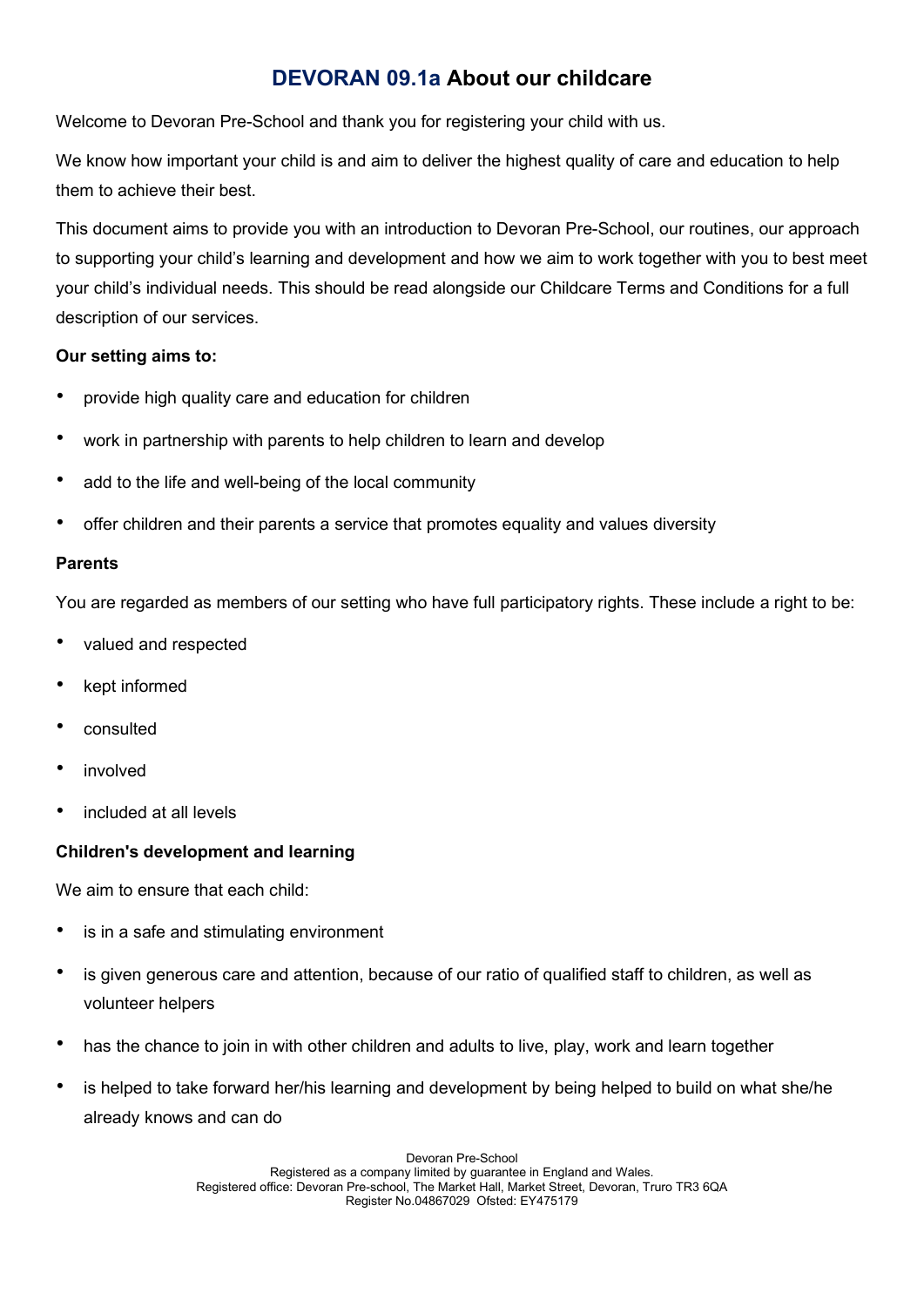- has key people who makes sure each child makes satisfying progress
- is in a setting that sees parents as partners in helping each child to learn and develop
- is in a setting in which parents help to shape the service it offers

#### The Early Years Foundation Stage

Provision for the development and learning of children from birth to five years is guided by the Early Years Foundation Stage. Our provision reflects the four overarching principles of the Statutory Framework for the Early Years Foundation Stage (DfE 2021):

A Unique Child

Every child is a unique child who is constantly learning and can be resilient, capable, confident and selfassured.

• Positive Relationships

Children learn to be strong and independent through positive relationships.

• Enabling Environments

Children learn and develop well in enabling environments with teaching and support from adults, who respond to their individual interests and needs and help them to build their learning over time. Children benefit from a strong partnership between practitioners, parents and/or carers.

- Learning and Development
- Children develop and learn at different rates. The framework covers the education and care of all children in early years provision including children with special educational needs and disabilities (SEND).

#### How we provide for learning and development

Children start to learn about the world around them from the moment they are born. The care and education offered by our setting helps children to continue to do this by providing all the children with interesting activities that are appropriate for their age and stage of development.

The Areas of Learning and Development comprise:

- Prime Areas
	- Personal, social and emotional development.
	- Physical development.
	- Communication and language.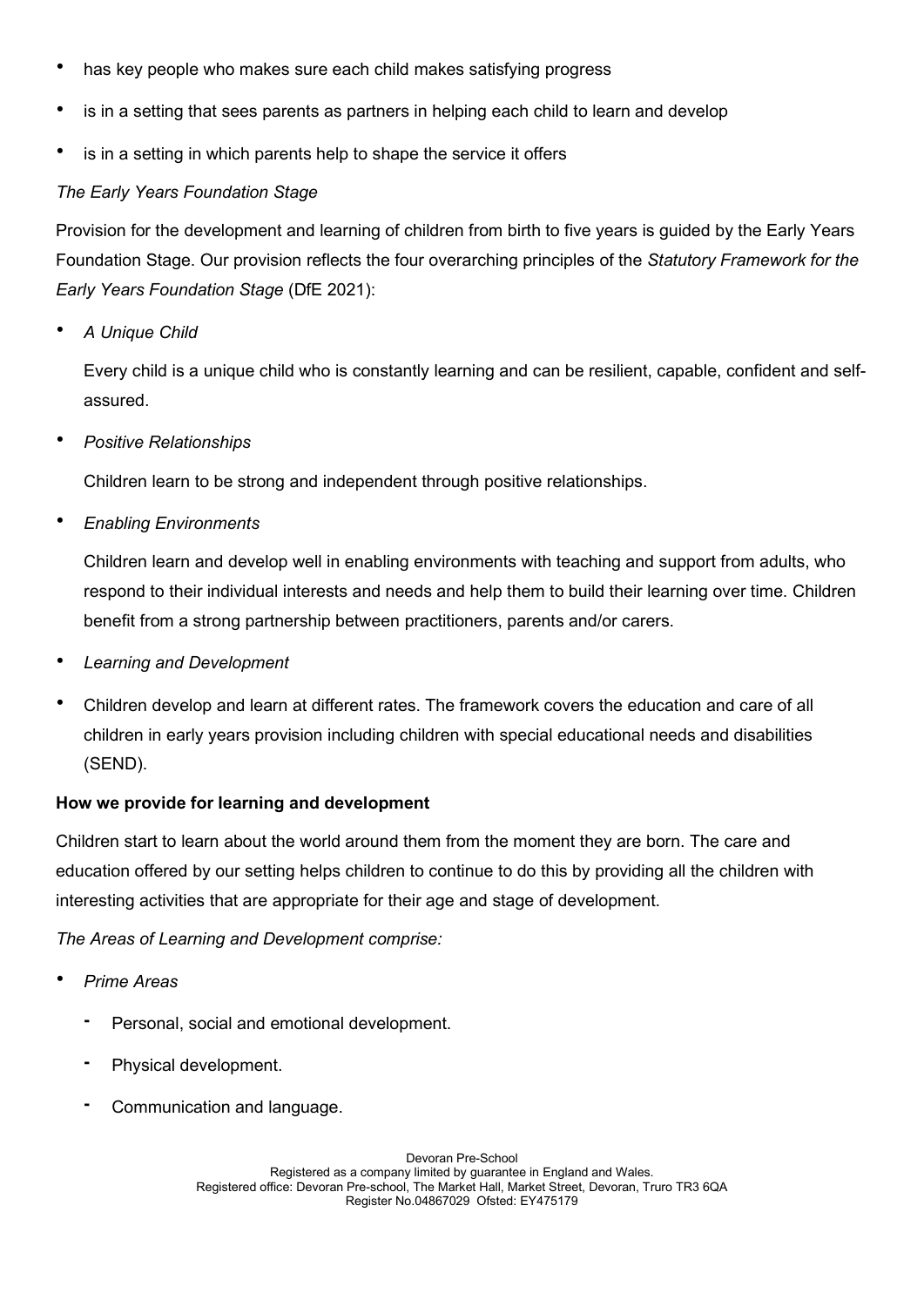- Specific Areas
	- Literacy.
	- Mathematics.
	- Understanding the world.
	- Expressive arts and design.

For each area, the level of progress that children are expected to have attained by the end of the Early Years Foundation Stage is defined by the Early Learning Goals. These goals state what it is expected that children will know, and be able to do, by the end of the reception year of their education.

We refer to non-statutory curriculum quidance to support our professional judgment as we assess each child's progress and level of development as they progress towards the Early Learning Goals. We have regard to these when we assess children and plan for their learning by creating a curriculum that is ambitious and meets every child's needs. Our educational programmes support children to develop the knowledge, skills and understanding they need for:

# Personal, social and emotional development

- self-regulation
- managing self
- building relationships

# Physical development

- gross motor skills
- fine motor skills

# Communication and language

- listening, attention and understanding
- speaking

# **Literacy**

- comprehension
- word reading
- writing
- •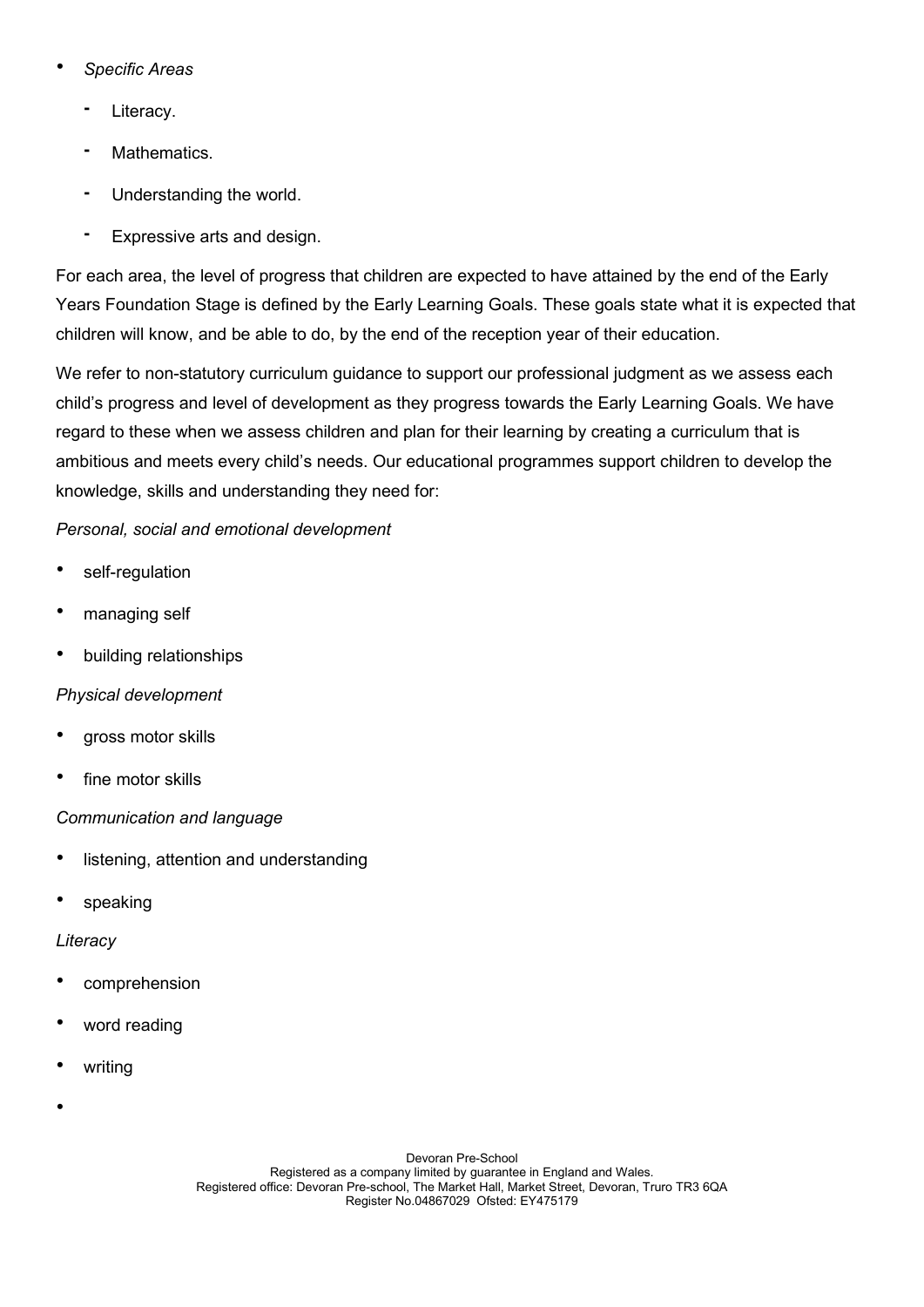### **Mathematics**

- number
- numerical patterns

### Understanding the world

- past and present
- people, culture and communities
- the natural world

# Expressive arts and design

- creating with materials
- being imaginative and expressive

# Our approach to learning and development and assessment

# Learning through play

Being active and playing supports young children's learning and development through doing and talking. This is how children learn to think about and understand the world around them. We use the EYFS statutory education programmes to plan and provide opportunities which will help children to make progress in all areas of learning. This programme is made up of a mixture of activities that children plan and organise for themselves and activities planned and led by practitioners.

# Characteristics of effective learning

We understand that all children engage with other people and their environment through the characteristics of effective learning that are described in the Early Years Foundation Stage as:

- **•** playing and exploring engagement
- **active learning motivation**
- **•** creating and thinking critically thinking

We aim to provide for the characteristics of effective learning by observing how a child engages with learning and being clear about what we can do and provide to support each child to remain an effective and motivated learner.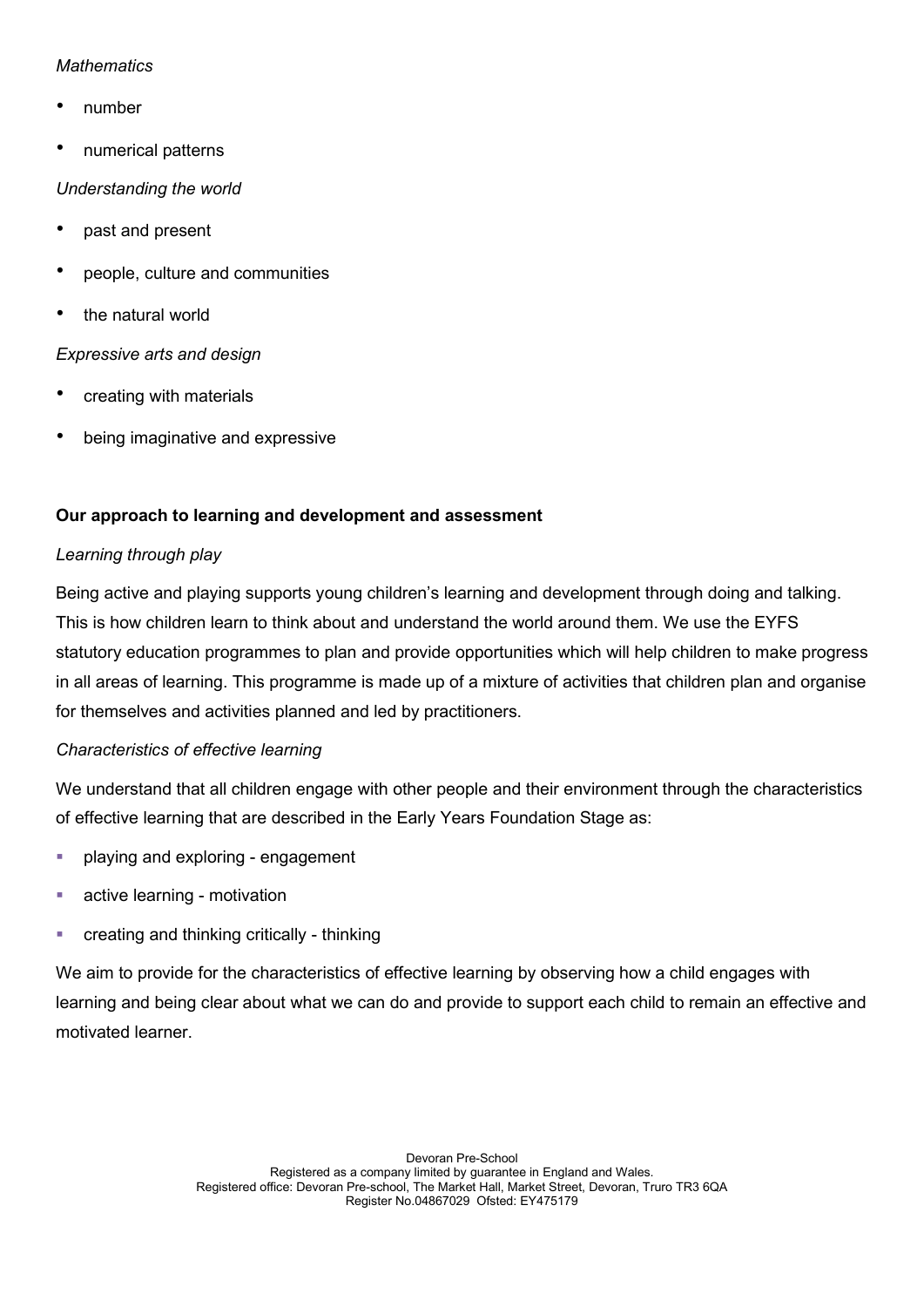#### Assessment

We assess how young children are learning and developing by observing them. We use information that we gain from observations of the children, to understand their progress and where this may be leading them. We believe that parents know their children best and we will ask you to contribute to assessment by sharing information about what your child likes to do at home and how you, as parents, are supporting development.

We make periodic assessment summaries of children's achievement based on our on-going observations. These help us to build a picture of a child's progress during their time with us and form part of children's records of achievement/learning journeys. We undertake these assessment summaries at regular intervals, as well as at times of transition, such as when a child moves into a different group or when they go on to school.

# The progress check at age two

The Early Years Foundation Stage requires that we supply parents and carers with a short-written summary of their child's development in the three prime areas of learning and development - personal, social and emotional development; physical development; and communication and language - when a child is aged between 24 - 36 months. Your child's key person is responsible for completing the check using information from on-going observations carried out as part of our everyday practice, taking account of the views and contributions of parents and other professionals.

### Records of achievement/learning journeys

We keep a record of achievement/learning journey for each child. Your child's record of achievement/learning journey helps us to celebrate together her/his achievements and to work together to provide what your child needs for her/his well-being and to make progress.

The staff team will work in partnership with you to keep this record. To do this you and she/he will collect information about your child's needs, activities, interests and achievements. This information will enable the key person to identify your child's progress. Together, we will then decide on how to further support your child's learning and development.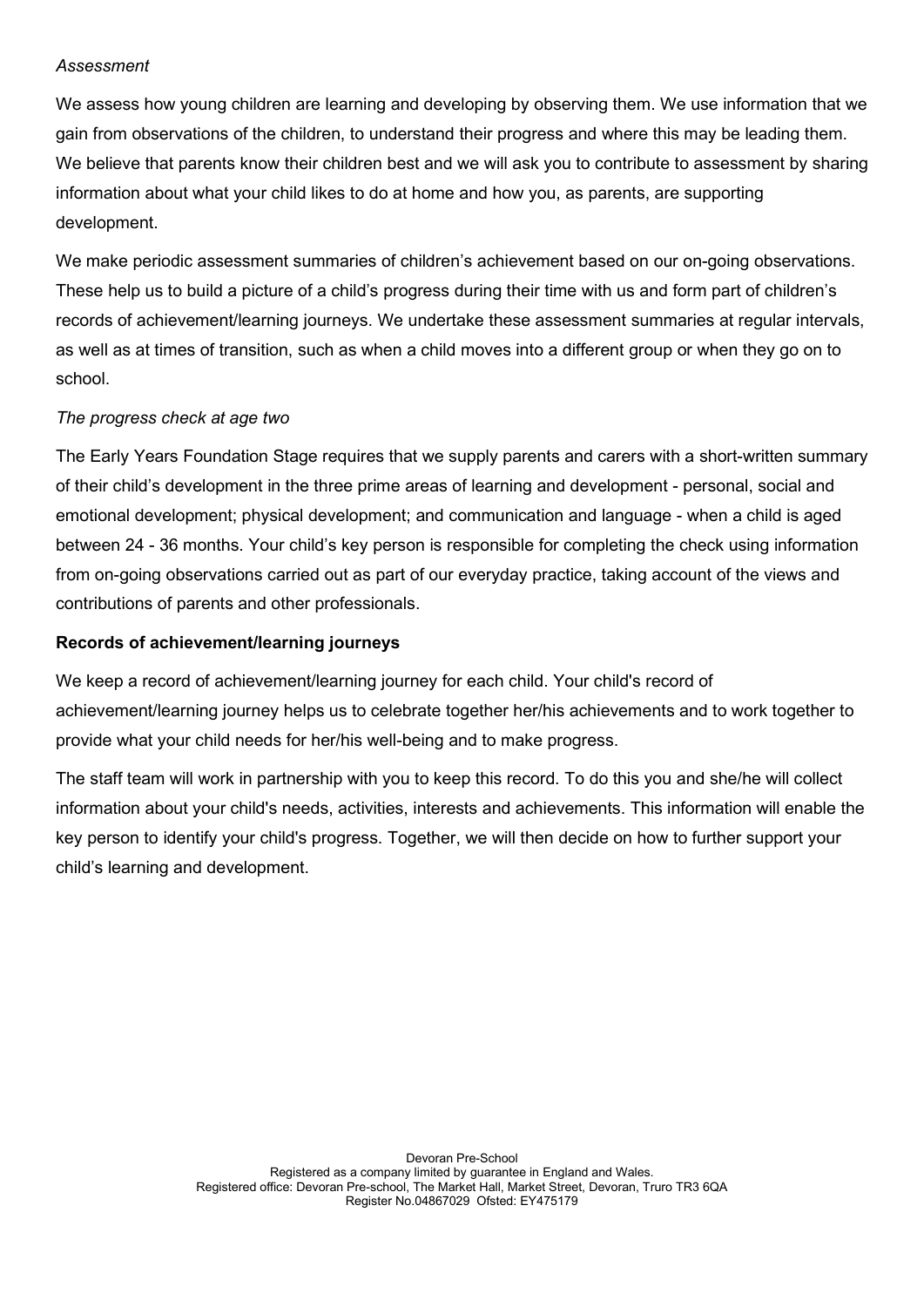#### Working together for your children

We maintain the ratio of adults to children in the setting that is set by the Safeguarding and Welfare Requirements. We also have volunteer parent helpers, where possible, to complement these ratios. This helps us to:

- give time and attention to each child
- talk with the children about their interests and activities
- help children to experience and benefit from the activities we provide
- allow the children to explore and be adventurous in safety

The staff who work at our setting are:

| <b>Name</b>                                                           | <b>Job Title</b> | <b>Qualifications and Experience</b> |
|-----------------------------------------------------------------------|------------------|--------------------------------------|
|                                                                       |                  |                                      |
|                                                                       |                  |                                      |
|                                                                       |                  |                                      |
|                                                                       |                  |                                      |
|                                                                       |                  |                                      |
|                                                                       |                  |                                      |
| We are open for                                                       |                  | weeks each year.                     |
| We are closed                                                         |                  |                                      |
| We are open for                                                       |                  | days each week                       |
| The times we are open are                                             |                  |                                      |
| We provide care and education for young children between the ages of: |                  |                                      |
| and                                                                   | years.           |                                      |
|                                                                       |                  |                                      |

Devoran Pre-School Registered as a company limited by guarantee in England and Wales. Registered office: Devoran Pre-school, The Market Hall, Market Street, Devoran, Truro TR3 6QA Register No.04867029 Ofsted: EY475179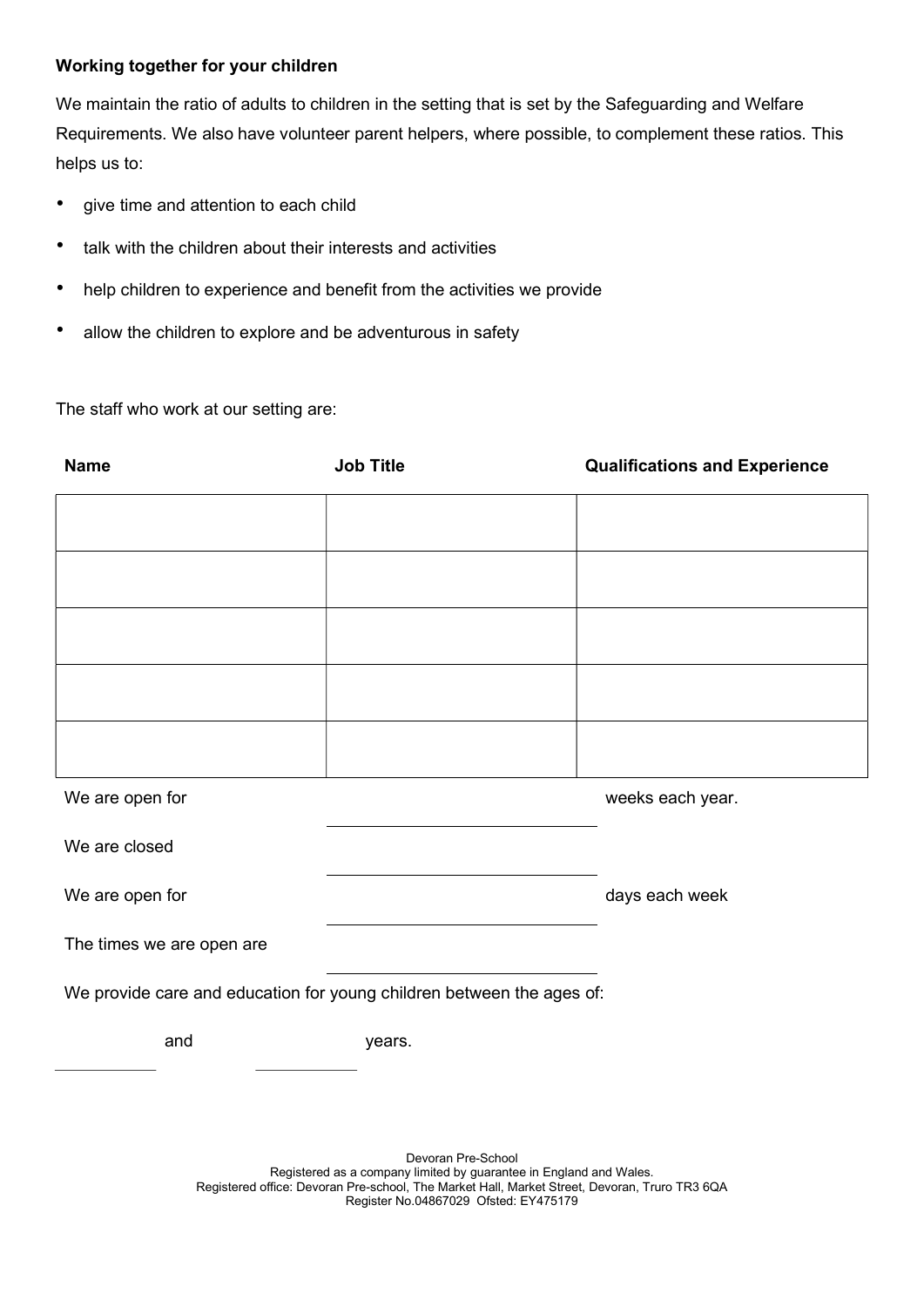#### How parents take part in the setting

Our setting recognises parents as the first and most important educators of their children. All our staff see themselves as partners with parents in providing care and education for their children. There are many ways in which parents take part in making our setting a welcoming and stimulating place for children and parents, such as:

- exchanging knowledge about their children's needs, activities, interests and progress with our staff
- contributing to the progress check at age two
- helping at sessions of the setting
- sharing their own special interests with the children
- helping to provide and look after the equipment and materials used in the children's play activities
- being part of the management of the setting, where appropriate
- taking part in events and informal discussions about the activities and curriculum provided by the setting
- joining in community activities, in which the setting takes part
- building friendships with other parents in the setting

### Joining in

Parents can offer to take part in a session by sharing their own interests and skills with the children. We welcome parents to drop into the setting to see it at work or to speak with the Manager

#### Key person and your child

Our setting uses a key people approach. This means that each member of staff has a group of children for whom she/he is particularly responsible. Your child's key people will be the person who works with you to make sure that the childcare that we provide is right for your child's particular needs and interests. When your child first starts at the setting, she/he will help your child to settle and throughout your child's time at the setting, she/he will help your child to benefit from our activities.

#### Learning opportunities for adults

As well as gaining childcare qualifications, our staff take part in further training to help them to keep up-to date with thinking about early years care and education. We also keep up-to-date with best practice, as a member of the Early Years Alliance, through Under 5 magazine and other publications produced by the Alliance. Occasionally, we hold learning events for parents. These usually look at how adults can help children to learn and develop in their early years.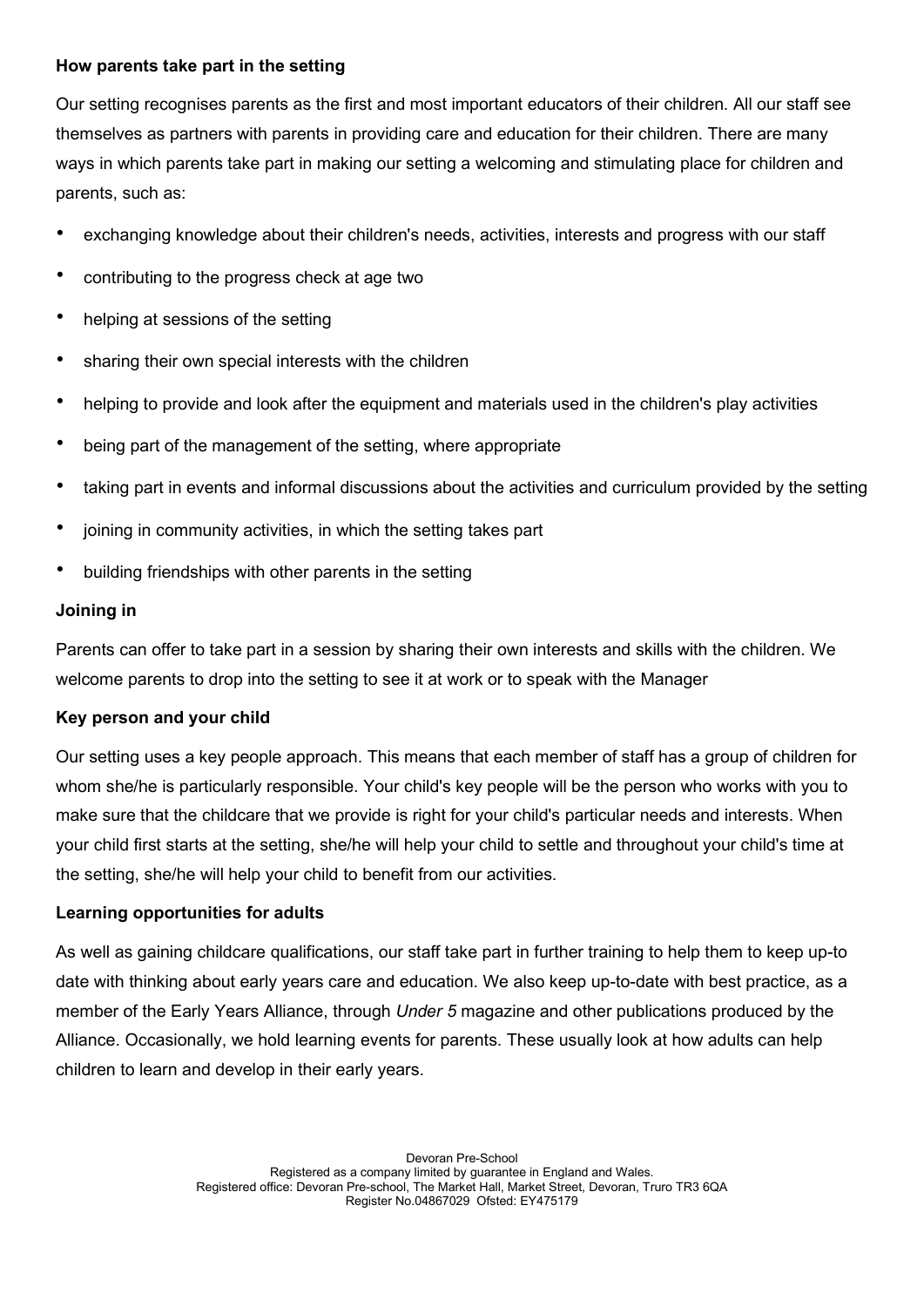### The setting's timetable and routines

Our setting believes that care and education are equally important in the experience which we offer children. The routines and activities that make up the day in our setting are provided in ways that:

- help each child to feel that she/he is a valued member of the setting
- ensure the safety of each child
- help children to gain from the social experience of being part of a group
- provide children with opportunities to learn and help them to value learning

### The session\*

We organise our sessions so that the children can choose from, and work at, a range of activities and, in doing so, build up their ability to select and work through a task to its completion. The children are also helped and encouraged to take part in adult-led small and large group activities, which introduce them to new experiences and help them to gain new skills, as well as helping them to learn to work with others. Outdoor activities contribute to all areas of learning and development, including their health and their knowledge of the world around them. The children have the opportunity, and are encouraged, to take part in outdoor child-chosen and adult-led activities, as well as those provided indoors.

### Snacks and meals

We make snacks and meals a social time at which children and adults eat together. We plan the menus for snacks and meals so that they provide the children with healthy and nutritious food. Please tell us about your child's dietary needs, particularly any known allergies or food intolerance and we will plan accordingly.

# Clothing

We encourage children to gain the skills that help them to be independent and look after themselves. These include taking themselves to the toilet and taking off, and putting on, outdoor clothes. Clothing that is easy for them to manage will help them to do this.

#### Policies

Our staff can explain our policies and procedures to you. Copies of which are available in a folder in the lobby.

Our policies help us to make sure that the service we provide is of high quality and that being a member of the setting is an enjoyable and beneficial experience for each child and her/his parents.

Our staff and parents work together to adopt the policies and they all have the opportunity to take part in the annual review of the policies. This review helps us to make sure that the policies are enabling our setting to provide a quality service for its members and the local community.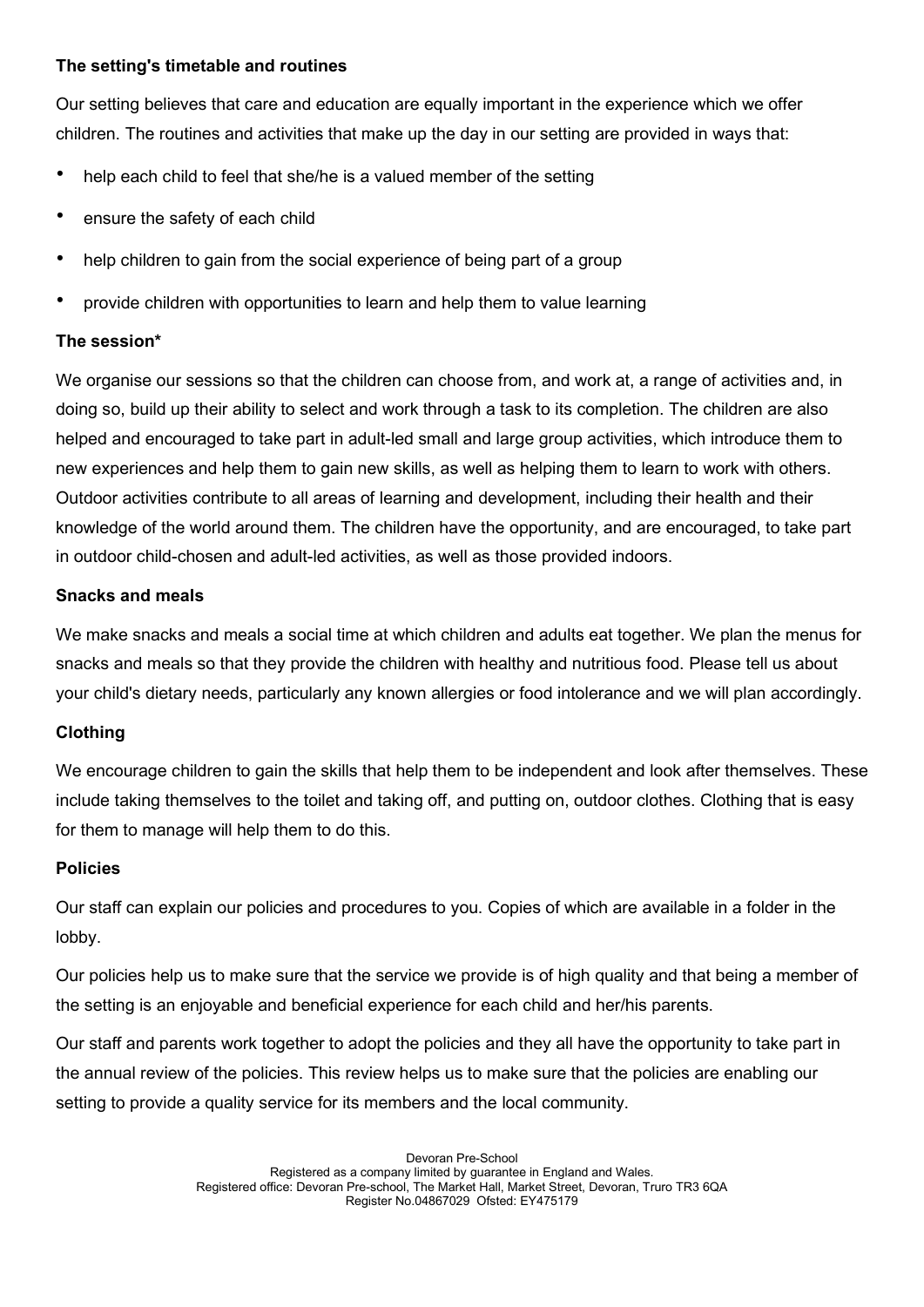# Information we hold about you and your child

We have procedures in place for the recording and sharing of information [data] about you and your child that is compliant with the principles of the General Data Protection Regulations (2018) as follows:

The data is we collect is:

- 1. processed fairly, lawfully and in a transparent manner in relation to the data subject [you and your family]
- 2. collected for specified, explicit and legitimate purposes and not further processed for other purposes incompatible with those purposes
- 3. adequate, relevant and limited to what is necessary in relation to the purposes for which data is processed
- 4. accurate and, where necessary, kept up-to-date
- 5. kept in a form that permits identification of data subjects [you and your family] for no longer than is necessary for the purposes for which the personal data is processed
- 6. processed in a way that ensures appropriate security of the personal data including protection against unauthorised or unlawful processing and against accidental loss, destruction or damage, using appropriate technical or organisational measures

# Safeguarding children

Our setting has a duty under the law to help safeguard children against suspected or actual 'significant harm'. Our employment practices ensure that people looking after children are suitable to fulfil the requirements of their role and help to protect children against the likelihood of abuse in our setting and we have a procedure for managing complaints or allegations against a member of staff.

Our way of working with children and their parents ensures that we are aware of any problems that may emerge and can offer support, including referral to appropriate agencies when necessary, to help families in difficulty.

# Special educational needs

To make sure that our provision meets the needs of each individual child, we take account of any special educational needs a child may have. We work to the requirements of the Special Educational Needs and Disability Code of Practice: 0 to 25 years (2015).

Our Special Educational Needs Co-ordinator is Cathy Kemp